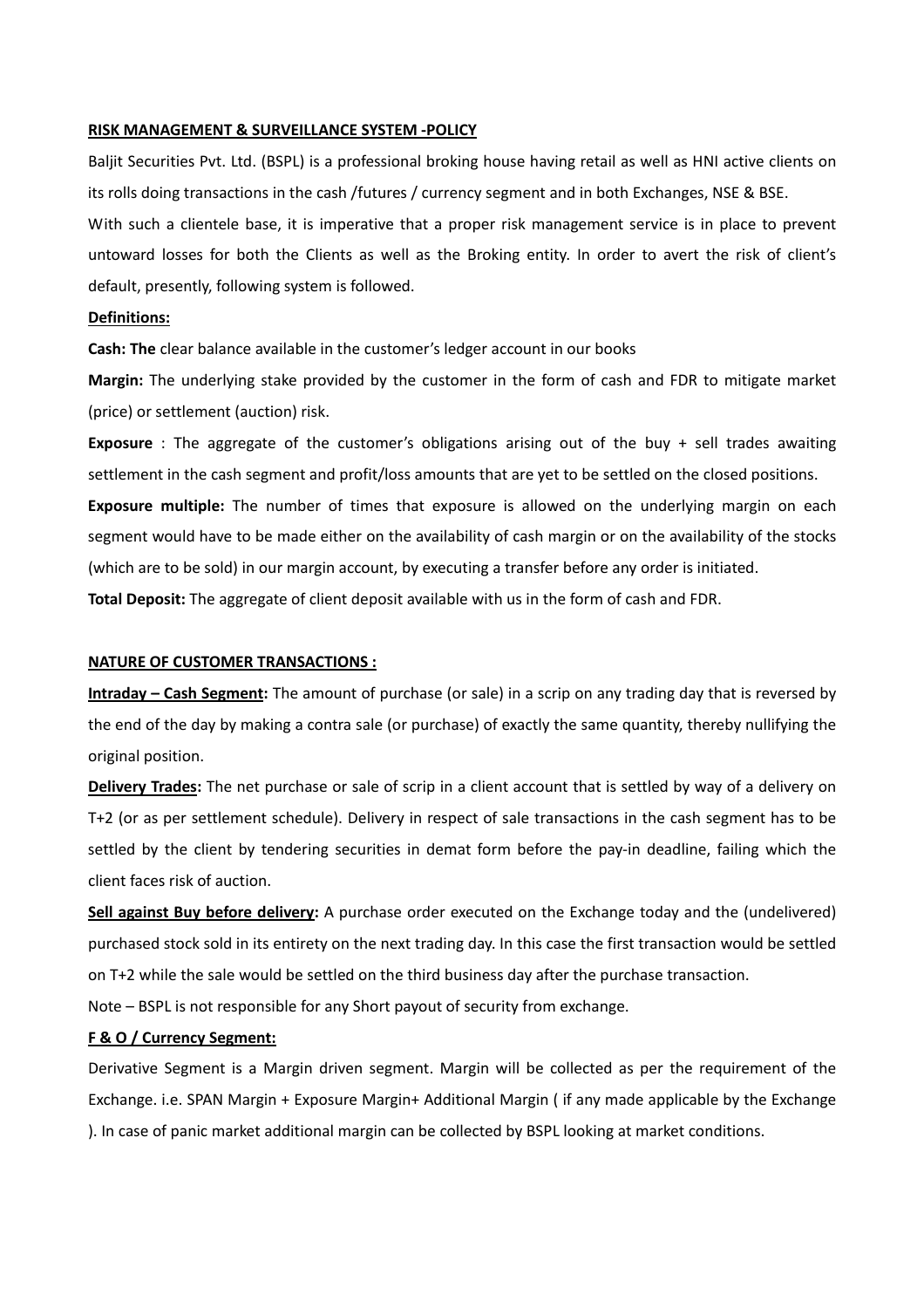## **RISK MANAGEMENT :**

BSPL makes it a point to determine and fix exposure limits to each client, based on his financial and risk taking ability. This is determined from the financial documents collected from and the background of the clients. For the Cash Market segment, since, the settlement period is shortened to one day, its generally collects maximum payments for purchases or full delivery of shares for sales on T+1 basis from clients. Shares or payments are held back till the payment of cash or shares have been made by the client. For clients who trade on daily basis, margin is collected in the form of cash / FDR. In the derivatives segment, cash/FDR, is collected upfront from the client. MTM losses are collected on T+1 basis else the collateral margin is reduced to that extent and therefore their exposure limit.

These limits are also set in the CTCL trading system which immediately stops further trades of any client once the limits are exceeded. The Front End trading software has a sophisticated system of setting limits based on exposure, scrips allowed to trade in and etc. Scripts can be excluded from trading if they are on ban list or upon the discretion of the Management based on risk perception.

Online surveillance is carried out to see whether mark to market loss of client is crossing a set limit or if it is exceeding the credit balance in client account. In such cases, additional margins are called for from the clients or clients are advised to reduce the exposure. While allowing trades in Odd lot and T2T category shares, necessary permissions are obtained by Risk Management Department / Management to avert the possibility of synchronized / circular trading. The client's trading track record regard to his financial capability and dealing in such scrip is looked into

# **AP/ Sub brokers – wise Margining System:**

Generally Authorised person(AP) / Sub brokers (SB) gives some deposit which is initially treated as margin, on the basis of which limit is provided to its terminal. Client introduced by them are mapped under AP/SB and the client get the limit based on their deposits. The risk of clients belongs primarily to the AP/SB. Hence, in the worst case scenario, BSPL can withhold the Terminal Margin given by the AP/SB to recover any outstanding of the client. However, such extreme action is taken in rare cases and that too after due intimation and consent of the AP/SB.

## **Communication:**

Though the client has to be aware about his/her position and Risk, the AP/SB are also responsible to communicate to the client about their shortfalls. The communication would generally be through Telephone / Email subject to the correctness and availability of the data in the system. Clients also have the facility to access the online backoffice to check its position.

# **Surveillance at BSPL**

To aid in the task of Risk Management, it is essential to have an online mechanism that would alert us of the change in the Clients position. Our RMS department tracks the trades of client and analyses the margin utilized and alerts us if the position exceeds the limit set for him/her. This is monitored by a team of 2 people who then instruct the Dealers to take appropriate action against the Client.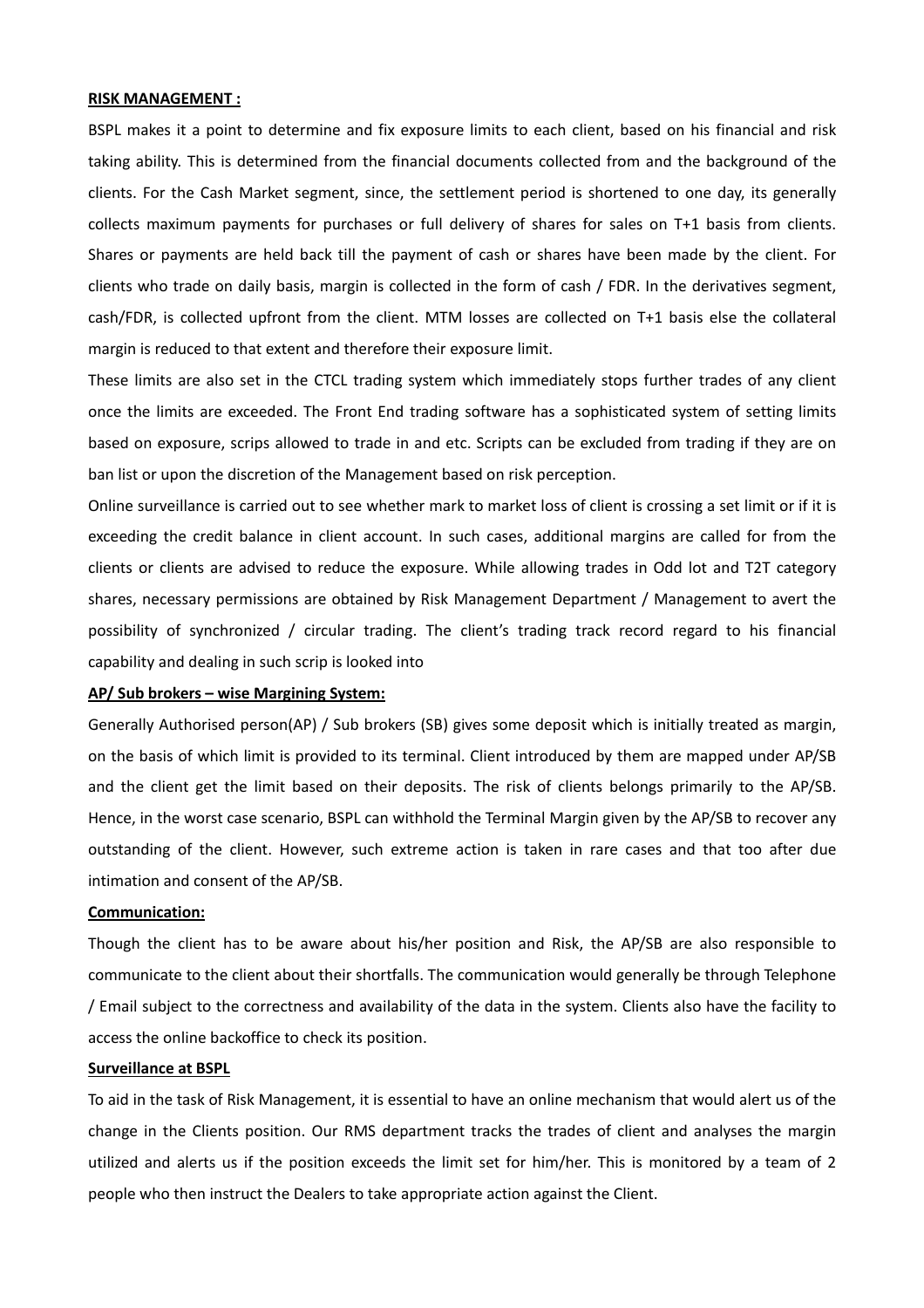# **Scrip‐wise Surveillance**

## A. *Online Surveillance*.

1. The surveillance team watches the online trades as they are executed, and extraordinary volume in the particular scrip or client is immediately investigated by calling up the client/sub broker / AP and asking for details of clients and as per the details made available, the clients previous purchase or sales transactions are looked into, by viewing the ledgers.

2. Trading in illiquid scrips are discouraged and allowed on a case to case basis, based on the level of confidence in the client. Any limit accretion requests are first enquired and then upon being satisfied with the bonafide of the trade as well as the client, limits are accordingly increased.

3. Since the same staffs are monitoring the trades daily, any pattern in trading / limit enhancement is reported to the Management for further investigation as applicable.

### B. *Offline Surveillance*

1. Unusually large volume is checked especially if the client has incurred a loss, or unusually high profits.

2. Where volumes are unusually high, they are compared with the total volume in the exchange for the day in that particular scrip, and such reporting is done to the Management.

3. After due investigation, Surveillance Team reports to the Management its finding and thereafter such scrip is disabled for trading for that client / branch and in some cases on the whole network.

## **Client‐wise Surveillance**

All the clients who have traded in the scrip placed in where there is unusual volume vis a- vis average volume are scrutinized for their other scrip dealings.

Looking at the general quality of scrips that they are dealing in, Surveillance Manager reports to the Seniors / Management for further action on whether we want to continue to deal as a broker for that client or not.

The bank account of each and every client is updated in our back office software. Also when a client gives us cheque a due care is taken that he gives us cheque only from the account(s) mentioned in his KYC.

We track the clients where cheques are being dishonored regularly. We also monitor where clients short sells on regular basis and which subsequently leads to auction of shares. No clients are allowed to trade who have not provided us PAN details.

### **Other Miscellaneous Steps:**

Apart from all the above, SMS is being sent to clients regarding their trading on daily basis which includes their billing for the day and their net positions. Clients having Debit balance are also being sent SMS regularly, mentioning their debit balance. Clients having Email Ids are also sent ledgers and other positions on a daily basis.Running Account Settlement of client balances is done on a monthly / quarterly basis as per client preference. RMS Department is a well‐staffed team containing competative personnel who have been well trained and groomed to deal with AP/SB and clients.